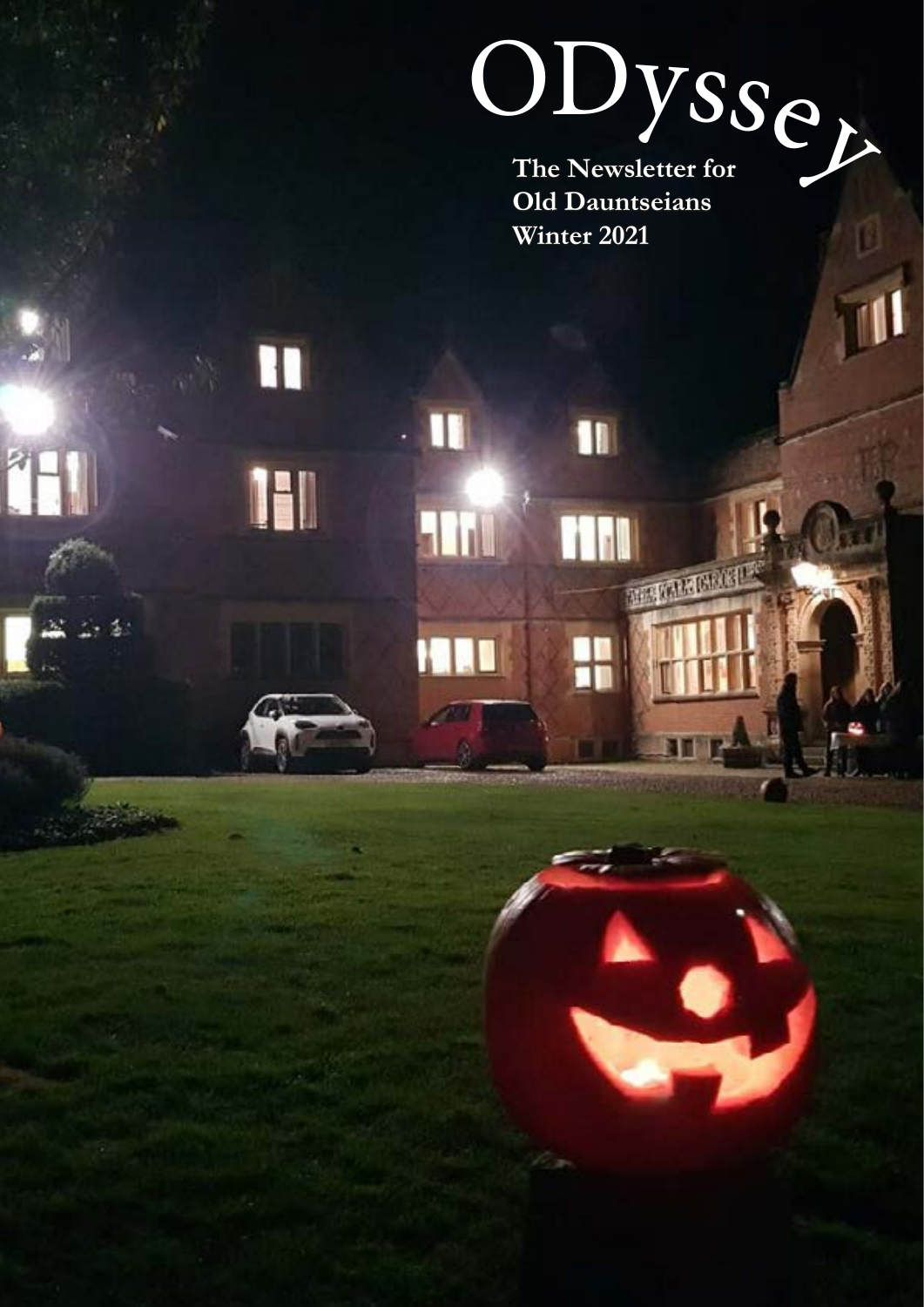## Head Master

It's good to be back – normal service has been resumed and spirits are high. This term has flown by and it has been a good one. The campus is vibrant, with a record 865 pupils enjoying their education and busy schedules. Alongside the extensive Performing Arts and Sports timetable, a packed clubs and societies programme is flourishing and offering a wide range of opportunities. This is a very important part of our provision.

The Hockey and Rugby teams have enjoyed a successful season, with many excellent matches and results, and the stunning performances of Legally Blonde were acclaimed by packed audiences over four nights.

Dauntsey's is in a strong place and good heart. Looking to the future, we have commissioned a research agency to help us map out the next stage of the School's development and to ensure we continue to move ahead in a positive and proactive manner. There is much to look forward to.

We welcome the warm relationship with the OD community and are most grateful for your support. Please keep in touch and come for a visit or call in if you are passing.

Mark Lascelles

### Head of Foundation

It has been a busy term here in the Foundation Office, with many highlights to report in the newsletter. Thank you to all the ODs who have attended our various events and also to those who have sent in their news and views.

It was good to see so many ODs and friends of the School at the Memorial Service for Jim Hodges. It was a very special occasion as we celebrated Jim's life and his amazing contribution to our School. The proceedings were recorded and can be seen here:<https://vimeo.com/642493465>

The class reunions, OD Golf Day and Match Day Entertainment Event have all been popular, enjoyable occasions. It has been a pleasure to welcome back to School a good few OD visitors too.

It is with great sadness we heard of the death of former teacher Bridget Green. Bridget enjoyed a long, prosperous career at Dauntsey's and remained in West Lavington after her retirement.

I would also like to pay tribute to OD Richard Slade (50-55) who died last year. Richard was a strong supporter of the School having been OD Chairman in the 1990s and the founder of the ODA Bursary Fund. He was always most kind and helpful to me and we miss his regular visits.

Finally, a quick plug for Nick Hale's book: *William Dauntesey – A Biography*. Details available from the author: [daunteseybiography@gmail.com](mailto:daunteseybiography%40gmail.com?subject=daunteseybiography%40gmail.com)

My colleague Julie Romijn and I send you our very best wishes.

Mark Neve

### OD Golf Day 2021

It was a lovely warm, sunny day for the annual OD Golf Tournament at Erlestoke Sands in early September. On a challenging course, some excellent golf was played, perhaps inspired by it being the first day of the Ryder Cup. It was good to see a few younger ODs on the tee for the first time. Congratulations to Robert Dolan who was the champion golfer and the winner of The Jim Hodges Cup with 35 stableford points, Bryan Fribbance was second and Jim Pickford third. The Bob Foxwell Cup for the team prize went to Michael Dolan, Nick Billing and Peter Silcock. The guests had a good day with Di Pickford in third place, Steve Lilley second and Michael Dolan taking the honours with a magnificent 43 points. Superb shots nearest the pin at holes 4,7 and 15 won prizes for Di, Bryan, and Steve. It was also a special day for Jim and Di as they celebrated their Emerald (55 years) wedding anniversary.



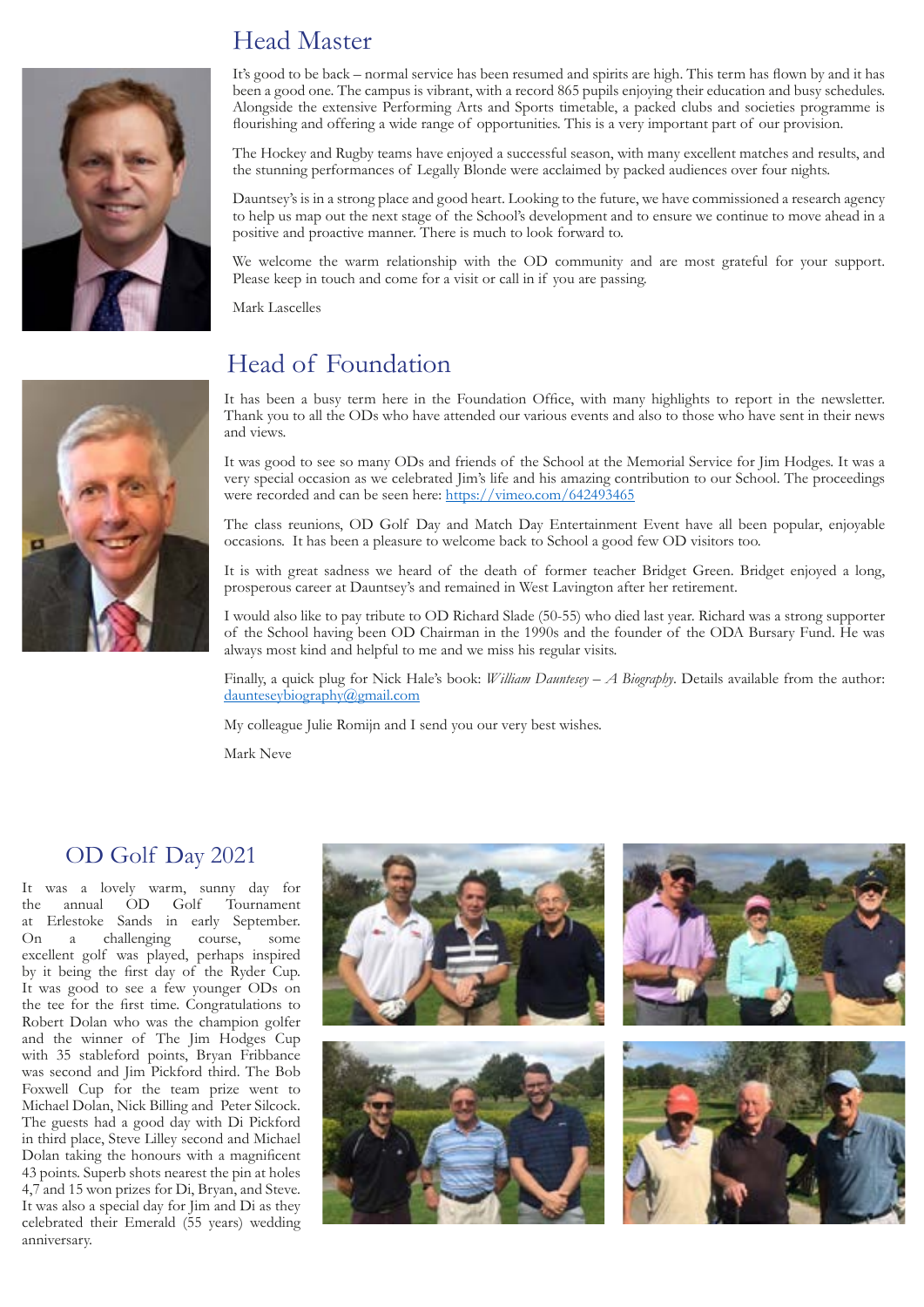### A Tale of Two Lions

Twenty years ago the School suffered what was probably the most audacious theft in its history. Under the headline "Thieves steal pride of school" the *Wiltshire Gazette and Herald* reported that "The two massive stone lions that for many years guarded the entrance to Dauntsey's School in West Lavington were stolen on Sunday, September 16."

When the Manor (strictly Market Lavington Manor) was built by Edward Pleydell-Bouverie in the 1860s it included a decorative brick balustrade running almost 300 feet along the southern terrace below the house and overlooking the valley. At the western end the terrace turned north, culminating in double steps proudly guarded by two lions, made of brick or terracotta and standing about a metre high. There, on an axis with the window of the drawing room, they would gaze out on the setting sun. The balustrade had been designed and made by Edward Box, owner of the nearby Market Lavington Brick Works – later to be sued (unsuccessfully) by Pleydell-Bouverie for using the design elsewhere. Presumably Box also manufactured the lions. The School acquired the Manor in 1929 and generations of Dauntseians based there would have known the balustrade and it west-facing guardians.

Then in 1969 came the new Head Master. With a programme of farreaching changes to make, he was not one to let sleeping dogs lie – or lions



for that matter. It was soon decided that the lions would do better at School House, gracing the entrance to the reception area and his study. With seeming disregard for the niceties of listed building legislation, they were removed in early 1970. Schoolchildren can be notoriously conservative, a characteristic that came very much to the fore with the early innovations made by Guy King-Reynolds. Manor pupils were so incensed by this act of pillage that they organised a petition and sought to prevent the dignified creatures being taken from their home of a century. But to no avail. *Roma locuta, causa finita*. We soon got used to the new régime and its ways. Was that too another feature of schoolchildren? By the end of the year the noble beasts even featured on the front cover of *The Dauntseian*. They went on to guard two further Head Masters and were to be seen in Bill Blackshaw's 1992 watercolour commissioned for the School's 450<sup>th</sup> anniversary. Meanwhile the Manor balustrade gently decayed, eventually being



dismantled, removed and replaced. Perhaps the lions would have suffered a similar fate had they remained.

After adorning the main site for three decades came their sudden disappearance, discovered on the morning of Monday 17 September 2001. For all the newspaper coverage, report in *The Dauntseian* seems conspicuous by its absence. Furthermore, school communities, with their transient population, have short memories and there will be few now in the School who remember the imposing creatures, looking east to the rising sun, guarding the Head Master and so often being the first to greet him in the morning.

Where are they now?

### *Legally Blonde*

Enjoyable, rousing and entertaining, the performances of the musical *Legally Blonde* certainly lifted spirits at the end of a long term.

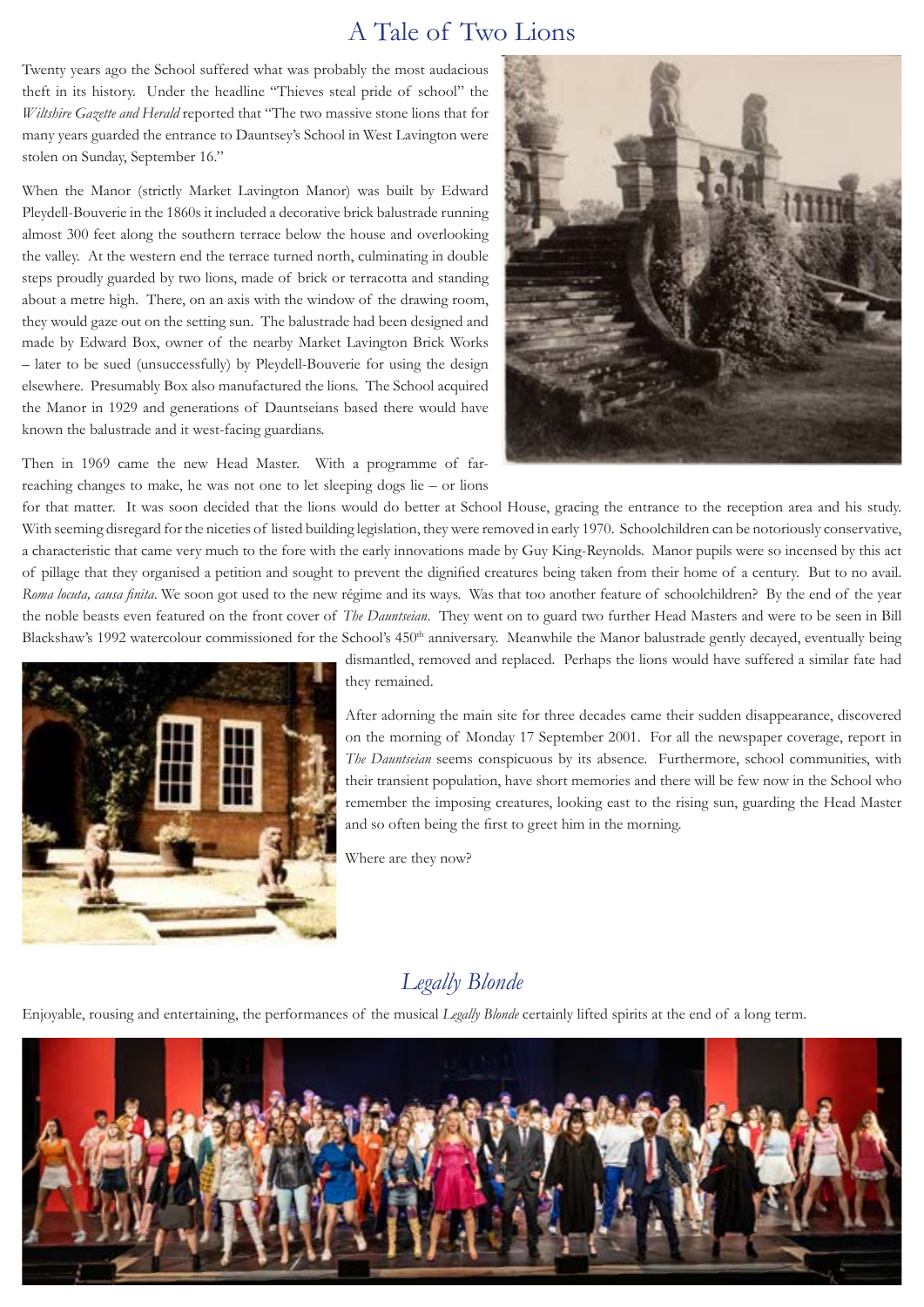### School News



Many congratulations to Annabel on winning the FA Rising Star of the Year Award 2021. Not only is she a super football coach, but she is a qualified FA referee.



A big thank you to our Estates Team, whose year-round work keeps our grounds looking so impressive.



Jack Butler enjoyed a fine cricket season in 2019, with the highlight being figures of 6-83 in the School vs MCC match. Jack was rewarded for this excellent performance with a trip to Lords for Day 4 of the England v India test, courtesy of the MCC. Jack is pictured receiving his achievement award from Kumar Sangakarra, MCC President and former Sri Lanka captain.





Jolie Brise has once again scooped first place in the ASTO Small Ships Race, winning the magnificent Aurora Cup. In challenging weather conditions, she was first to cross the line in the day-long race across the Solent. Congratulations to the crew members on their fine achievement.



The results are in and *MIND* is Dauntsey's chosen charity for this academic year. The pupils and staff are supporting this mental health charity, reflecting the impact of lockdown on not only some of our students, but also on the wider population. Raising money for *MIND* is one way to support those who have suffered during this difficult time.





[Dauntsey's supported Inter Faith](https://twitter.com/DauntseysSchool/status/1460226555360202753/photo/1) [Week with a number of different](https://twitter.com/DauntseysSchool/status/1460226555360202753/photo/1) [activities and events around the School.](https://twitter.com/DauntseysSchool/status/1460226555360202753/photo/1) [The aim was to increase awareness of different](https://twitter.com/DauntseysSchool/status/1460226555360202753/photo/1) [and distinct faith communities we have in the](https://twitter.com/DauntseysSchool/status/1460226555360202753/photo/1) [UK and to appreciate the contribution they](https://twitter.com/DauntseysSchool/status/1460226555360202753/photo/1) [all make. Form 1 pupils hosted Tony Gordon](https://twitter.com/DauntseysSchool/status/1460226555360202753/photo/1) [from the Park Row Synagogue in Bristol and](https://twitter.com/DauntseysSchool/status/1460226555360202753/photo/1) [enjoyed learning about Jewish traditions.](https://twitter.com/DauntseysSchool/status/1460226555360202753/photo/1)





Our new apiary, next to the pond on Mercers' Field, is up and running. Powered by its own solar panels, the facility provides two hives, a covered observation area and a classroom. The bee club meets every Monday afternoon and already has a keen band of young beekeepers.

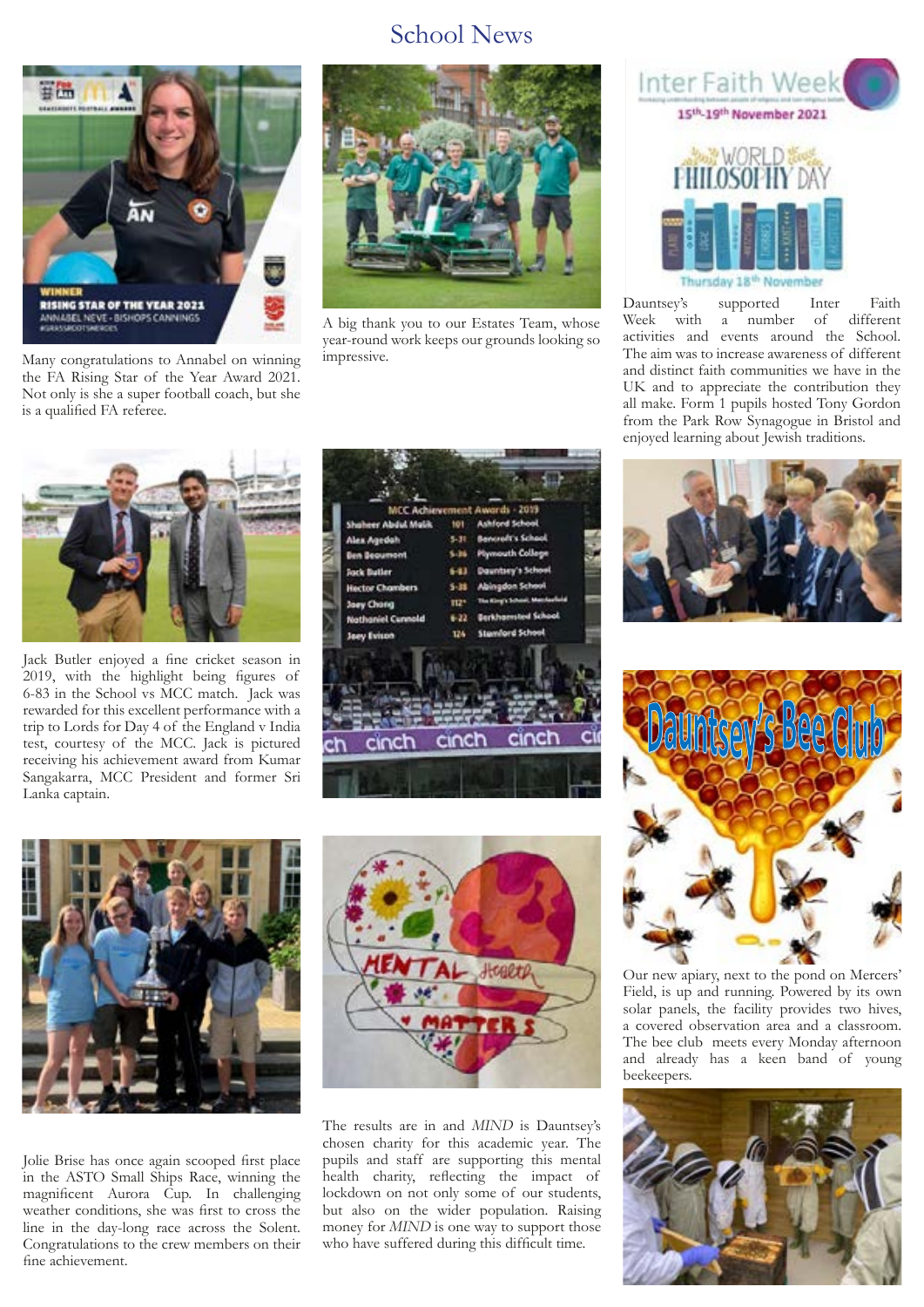## Class of 2011 Reunion OD Events















# Classes of 2015 and 2016 Reunion Dinner









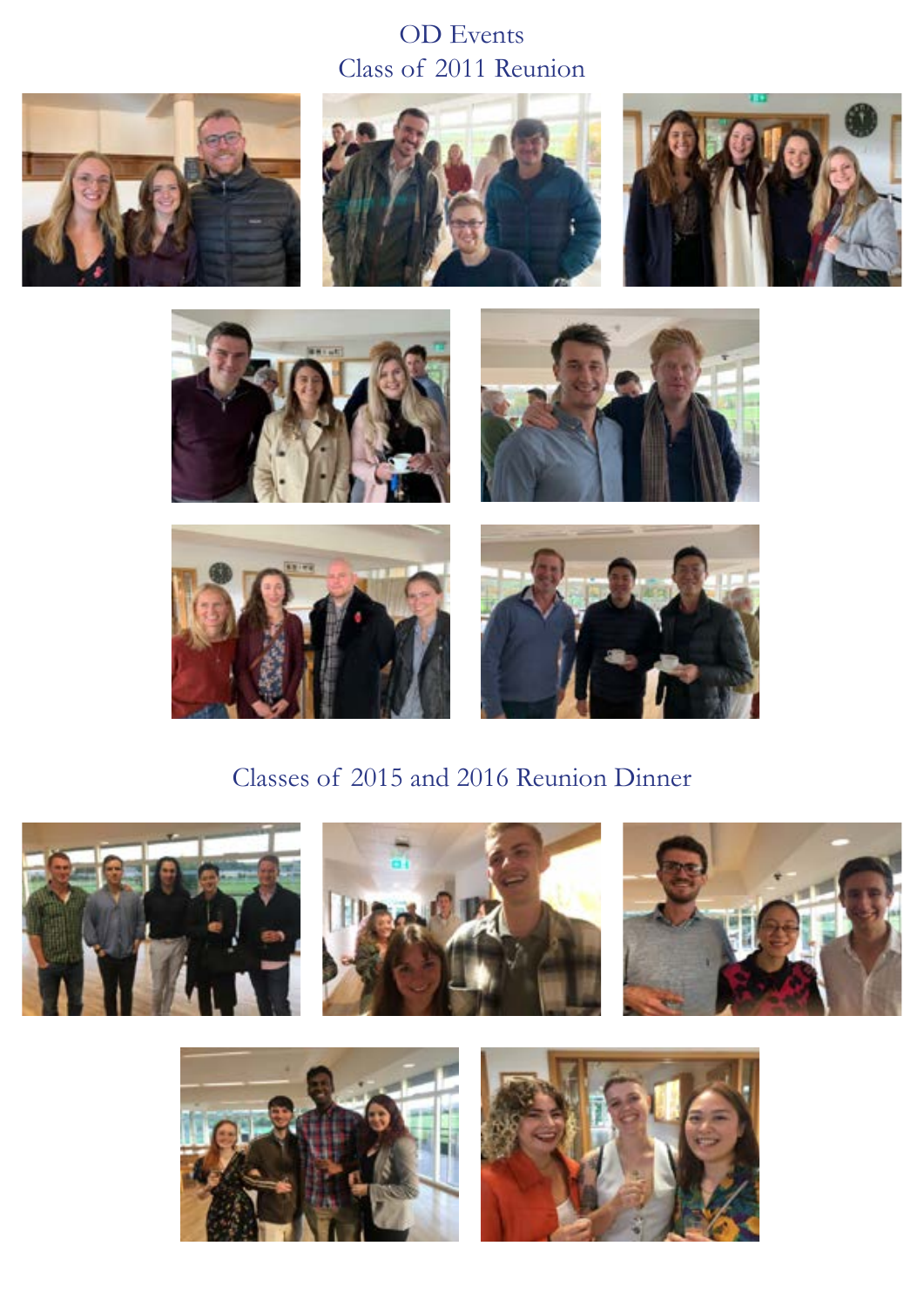### OD News



There was quite a reunion for ODs Aurora Paris (10-17) and Boyd Rouse (10-12) at the World Rugby 7s qualifiers in Monaco. Aurora was invited to be the physio for the Tongan team and rapidly became a lot more than that. Fitness, skills, drills and match tactics were soon part of her remit as she prepared the team for the challenges ahead. Not bad for someone who had graduated only three weeks previously. There was a special moment to come when Aurora bumped into the captain of the Zimbabwe team, none other than Boyd Rouse who was in the year above her at School. Aurora has been accepted for an MSc Physiotherapy course and been invited by the Tongan management team to continue working with the players.



73), Peter Dorrell (68-74), Phil Tinne (68-72) and Jon Lee (68-72) at Baden Powell House in London receiving their Devizes to Westminster canoe race completion certificates and The Sir Louis and Lady Gluckstein Trophy. School and they orderived topic,

walking in the control of the control of the control of the control of the control of the control of the control of the control of the control of the control of the control of the control of the control of the control of t



David Carrott (72-79) now lives in Devizes with his wife Josephine and is rediscovering all his old walks and hikes in the marvellous Wiltshire countryside. David was born in America in 1961 and attended Dauntsey's as a boarder from 1972 to 1979. At the very end of his time he met and fell in love with Josephine Noble at a school dance. He always thought that America was his homeland and he left the UK<br>in 1986 to fulfil his destiny. in 1986 to fulfil his destiny. After 40 years in America as a manager in Information Technology and interludes as a Wilderness Councillor for troubled teens his mother became infirm and needed care so he flew back to the UK look after her. He rediscovered Josephine and found that after all this time they were still in love, The love story ends with a very happy marriage. After an early retirement, David realised that he still had a liking for all things metal from his early days in the Engineering department with Mr Watts. He went back to University taking classes in jewellery and spin casting. He now makes silver boxes, called Vow Keepers, that contain two scrolls where a wedding couple are invited to write down and keep their wedding vows. His work can be seen at [www.vowkeeper.co.uk](http://www.vowkeeper.co.uk)



We have welcomed Jack Mynott (08-13) back to School as a Geography teacher and 1<sup>st</sup> XI cricket coach. Jack is also a tutor at the Manor.

Former Head of ICT Trevor Medhurst Two Je (85-97), affectionally known as 'clever Trev- elever or', retired from teaching just over 2 years ago. Walke Trevor left Dauntsey's in 1997 to join King intervie Edward's, Bath where he remained until 2019. Sky N Retirement clearly suits him well. He looked opera Franchischer County years, I and I health is the both can be operated for the bullet of the bullet of the bullet of the bullet of the bullet of the bullet of the bullet of the bullet of the bullet of the bullet of the bull In the and the many when he retained to behoor for an active post-retirement gap year travelling and walking in Europe.



Chris Saklatvala (55-63) is celebrating the publication of his first book Time of the Oak. Dedicated to JIm Hodges, it is an autobiographical fantasy novel. Dauntsey's in the 1960s features quite heavily and Chris's contemporaries might find it quite an interesting read.



Holly Risdon (04-11) shares two bits of very good news. She has been accepted onto a Doctorate Programme in Clinical Psychology at Oxford University starting in September 2021. Competition was hot, with some 660 candidates applying for 36 places. It was lovely to see Holly at the recent 10-year reunion event when she announced her plans to marry next



Two Jeanne House pals were reunited recently, eleven years after leaving Dauntsey's. Jemima Walker (06-11), a successful freelance reporter, matte (extern), a correction are stated experies, Sky News. Rosie was involved in the military operation to evacuate people from Kabul in August and spoke with Jemima about her experiences. time in the parties of miles and the miles of miles and the miles of miles and the miles and the miles of miles and the miles of miles and the miles of miles and the miles of miles and the miles of miles and the miles of m  $\frac{1}{2}$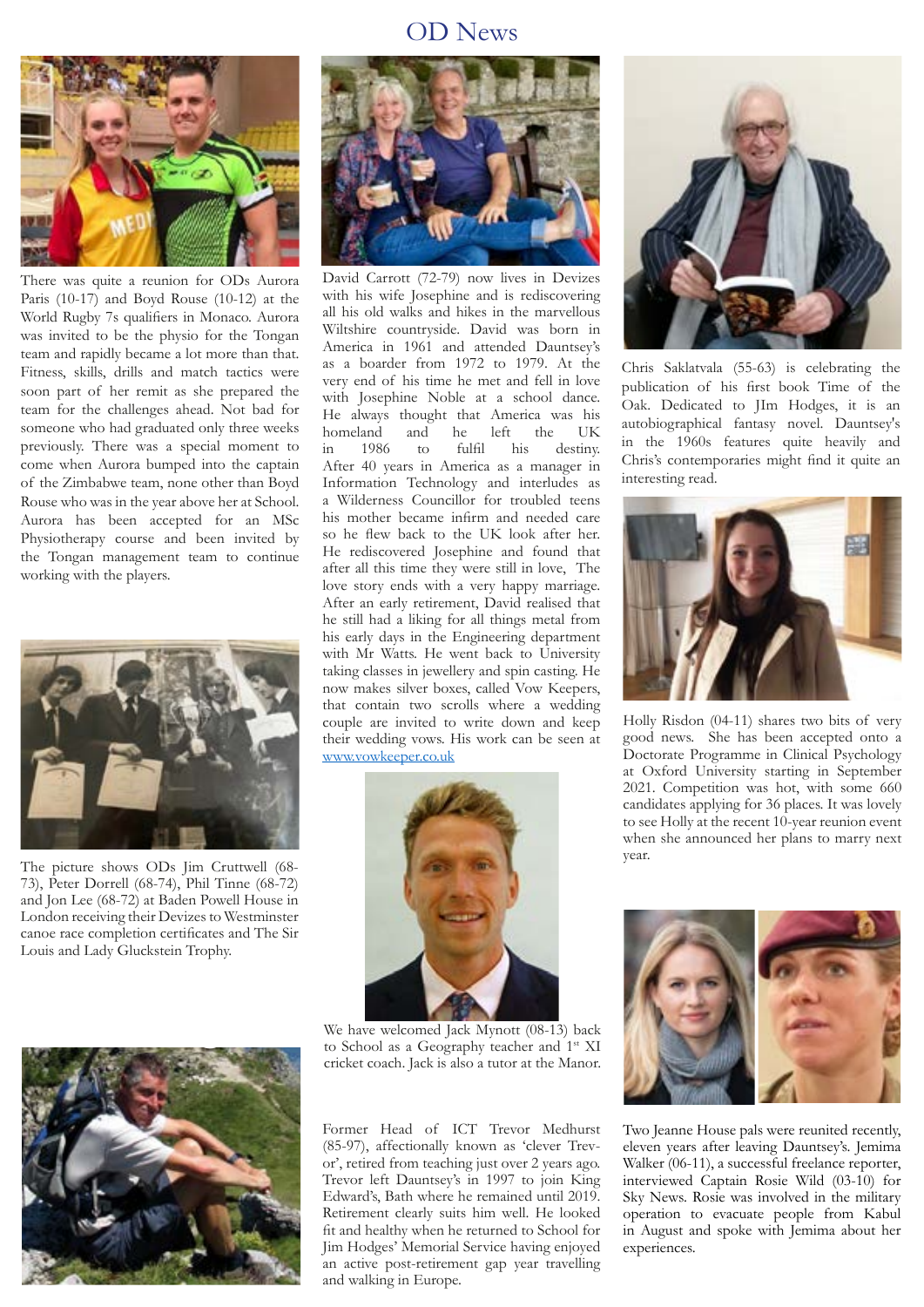### OD News



David Adam (56-59) attended Jim Hodges' Memorial Service with his contemporary Colonel Ivan Clarke (54- 60). Now aged 77, David retired from the antique furniture business that he took over in 1961, although he stills deals quietly. His website is: [www.adamantiques.com](http://www.adamantiques.com)

David has also retired from racing administration, having been a chairman of the Stewarding Panels at many racecourses. He was a member of the British Horseracing Authority's Stewarding Committee for many years, and then joined the Independent Judicial Committee which hears appeals from racecourses and the most important cases of breaches in racing generally. In addition, he has just completed six years as Chairman of *Racing to School,* a charity that takes over 15,000 children, many of whom have problems, to racecourses each year. This provides help with numeracy, self-confidence, social empathy and the like. David has been married for 56 years, has four children and ten grandchildren. His eldest grandchild is Will Stuart who is a tighthead prop for Bath and has twelve caps for England. Living in Piltdown, East Sussex, he now spends about three months a year at his house in Trebetherick, Cornwall. Racing, eventing, shooting, golf, cricket and bridge are amongst his many interests.



Lizzie Watson (00-06), pictured second on the left, and three other women are rowing 3000 miles across the Atlantic as part of the Talisker Whisky Atlantic Challenge in December 2023. The team, called Ace of Blades, is raising money for three charities: Prostate Cymru, Macmillan and The Outward Bound Trust. Of the three, it is Outward Bound that is closest to Lizzie's heart. Like many Dauntseians she enjoyed Moonrakers camp at Aberdovey . Then, post GCSE, she attended a 3-week expedition course in Scotland. Her adventurous spirit was certainly developed and fostered during her schooldays in West Lavington. But not all children and young people are as fortunate. Lizzie wants to raise money for this wonderful charity to help as many people as possible experience and benefit from their courses. To follow the journey or support the team, visit [teamaceofblades.com](https://urlsand.esvalabs.com/?u=http%3A%2F%2Fteamaceofblades.com&e=706d3d07&h=6dc976a7&f=y&p=n)



It was a pleasure to see Chris Clifford (95-00) back at School with his wife Mandy and daughter on her first day at Dauntsey's.



High Garden is the highest vineyard in Gibbston, New Zealand on schist rock soils sloping towards the north with very long sunshine hours, making it one of the warmest sites in Central Otago's coolest sub-region for Pinot Noir. The High Garden Pinot Noir vineyard is owned and the fruit grown by Robin Tedder (66-71). Robin has been growing grapes and making wine since 1993 and became a Master of Wine in 1997. He first arrived in New Zealand in 1976 from Edinburgh and had a happy return to NZ with his wife Rita after several decades living in Australia. <https://www.highgardenvineyard.com>



FUNDRAISING/ARCTICLYDIA With the Dauntsey's spirit of adventure, Lydia Borwell (07-14) is heading to the Arctic Circle on an expedition to raise money for *Refuge* in March 2022. *Refuge* supports women and children experiencing domestic violence and other gender based crimes. You can find information about the trip here: [https://](https://urlsand.esvalabs.com/?u=https%3A%2F%2Fwww.justgiving.com%2Ffundraising%2Farcticlydia&e=706d3d07&h=7d0236b1&f=y&p=n) [www.justgiving.com/fundraising/arcticlydia](https://urlsand.esvalabs.com/?u=https%3A%2F%2Fwww.justgiving.com%2Ffundraising%2Farcticlydia&e=706d3d07&h=7d0236b1&f=y&p=n) Having had a bad experience herself, Lydia is particularly passionate about young girls being prepared for these situations and empowered

to know that there are organisations and individuals out there that care and can help. She would be most grateful for support from the OD community.

Martin Richardson (69-74) found some old negatives behind the Fives Courts before he left School and he has now placed scans of the photos on Google drive. The pictures might well be of interest to ODs from that era. The link is:

[https://drive.google.com/drive/](https://drive.google.com/drive/folders/17Pr-jnCJkLLEma1pSGzp54umX4Ob6nhk?usp=sharing) [folders/17Pr-jnCJkLLEma1pSGzp54umX4O](https://drive.google.com/drive/folders/17Pr-jnCJkLLEma1pSGzp54umX4Ob6nhk?usp=sharing) [b6nhk?usp=sharing](https://drive.google.com/drive/folders/17Pr-jnCJkLLEma1pSGzp54umX4Ob6nhk?usp=sharing)